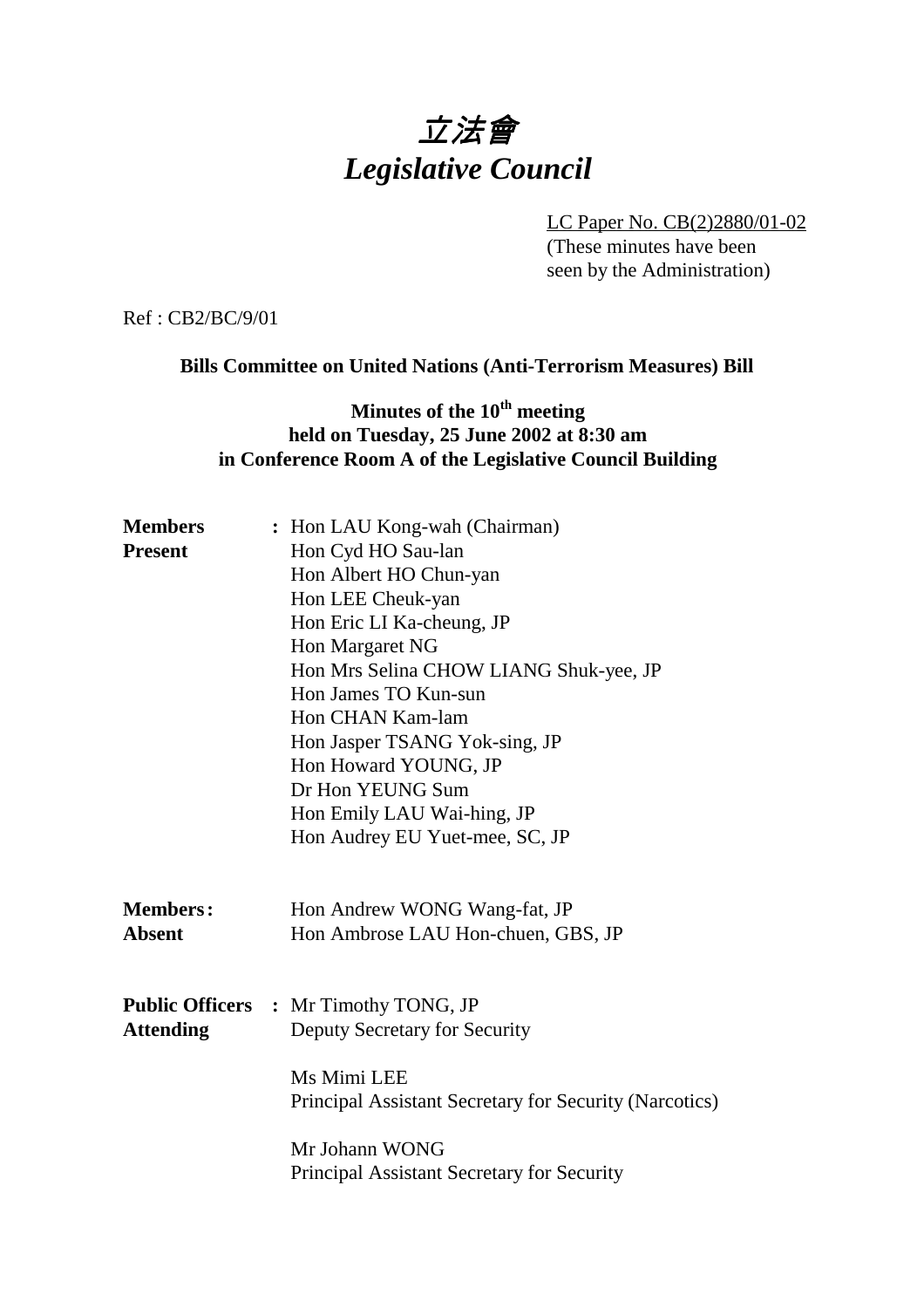Ms Judy Maguire Consultant (Narcotics)

Mrs Wendy CHOI Assistant Secretary for Security

Mr Geoffrey Fox Senior Assistant Law Draftsman

Mr John Hunter Deputy Principal Government Counsel Treaties and Law Unit International Law Division

Mr Lawrence PENG Senior Government Counsel Law Drafting Division

| <b>Deputations by:</b> JUSTICE, the Hong Kong Section of the International |                              |  |  |  |  |
|----------------------------------------------------------------------------|------------------------------|--|--|--|--|
| <b>Invitation</b>                                                          | <b>Commission of Jurists</b> |  |  |  |  |

Ms Gladys LI, SC

Mr Nigel Kat

#### YUA Current Affairs Society

Mr Norman YIP President

Mr Him LAU Vice-President

Faculty of Law, The University of Hong Kong

Mr Simon YOUNG Ngai-man Assistant Professor

**Clerk in :** Ms Doris CHAN Attendance Chief Assistant Secretary (2) 4

**Staff in :** Ms Bernice WONG **Attendance** Assistant Legal Adviser 1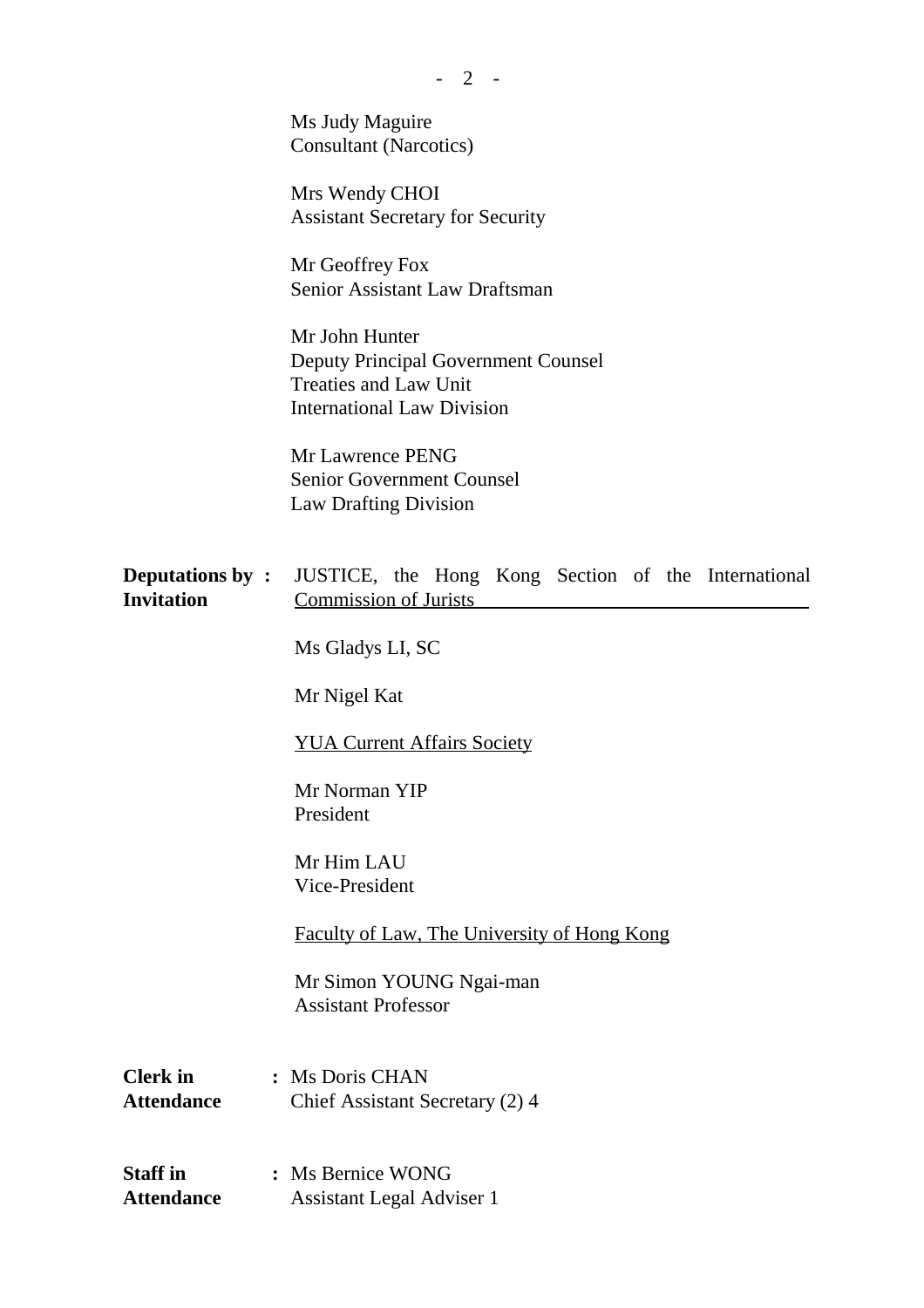Miss Mary SO Senior Assistant Secretary (2) 8

Ms Janet SHUM Senior Assistant Secretary (2) 9

# **I. Meeting with Deputations and the Administration**

The Bills Committee deliberated (Index of proceedings at the **Annex**).

2 The Administration responded to the draft clauses proposed by JUSTICE, and views of the other deputations.

3. The Administration undertook to provide further responses to the views expressed by the deputations and informed members that it would table a final set of Committee Stage amendments at the next meeting.

## **II. Date of next meeting**

 $\overline{a}$ 

4. Members noted that the next meeting was scheduled for Thursday, 27 June 2002 at 8:30 am.

5. There being no other business, the meeting ended at 11:00 am.

Council Business Division 2 Legislative Council Secretariat 7 October 2002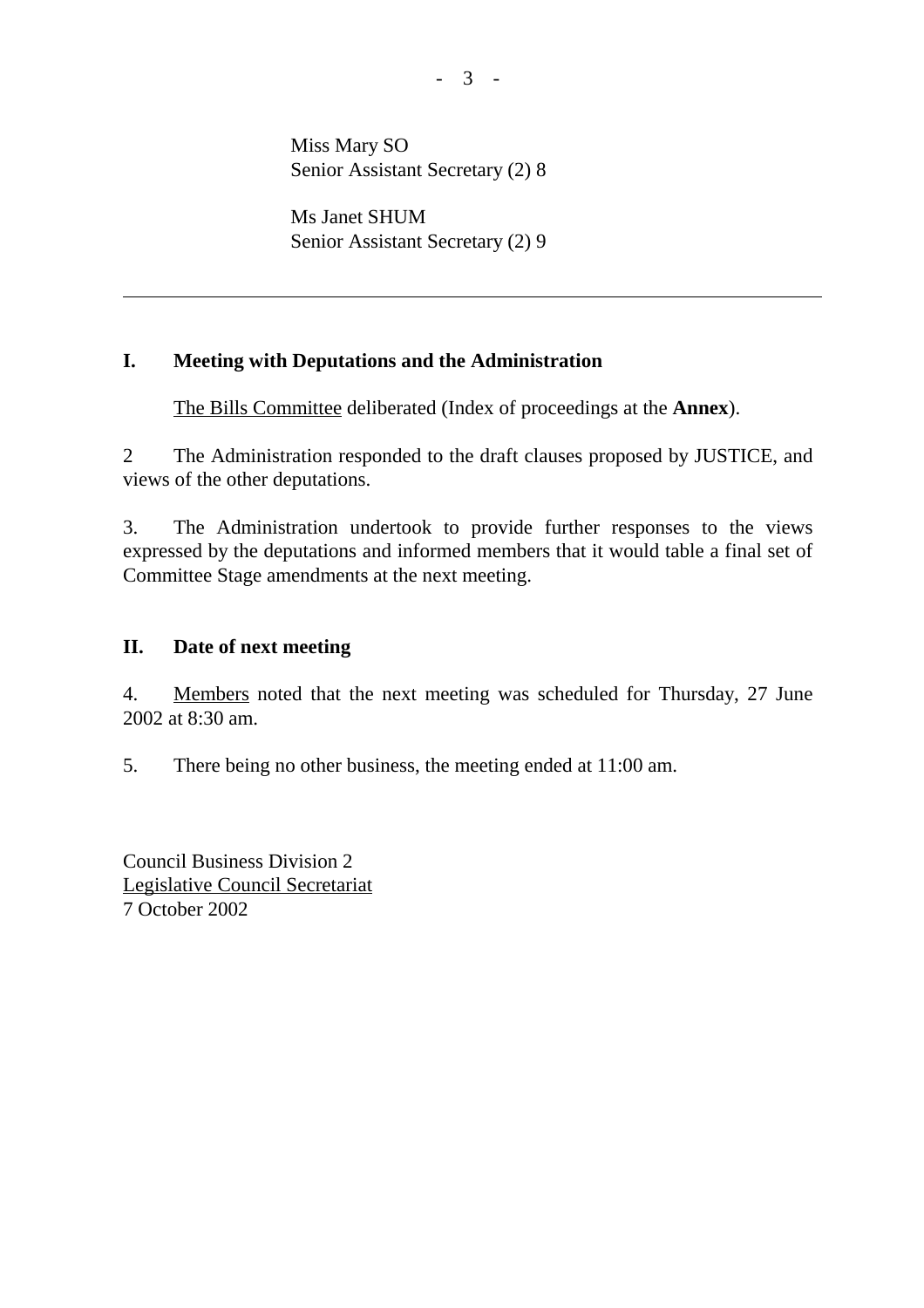#### **Annex**

## **Bills Committee on United Nations (Anti-Terrorism Measures) Bill Meeting on Tuesday, 25 June 2002 at 8:30 am in Conference Room A of the Legislative Council Building**

| required<br>$000000 - 000139$<br>Miss Margaret NG<br>Objection to the notice given by the<br>Administration to resume the<br>Second<br>Reading debate on the Bill on 10 July when<br>the Bills Committee had not yet completed<br>its deliberations on the Bill<br>000139 - 000517<br>Ms Emily LAU<br>Ditto<br>Mr Howard YOUNG<br>000517 - 000741<br>Ditto<br>000741 - 000805<br>Chairman<br>Ditto<br>000805 - 001034<br>Dr YEUNG Sum<br>Ditto<br>Ms Emily LAU<br>Ditto<br>001034 - 001101<br>Chairman<br>001101 - 001114<br>Ditto<br>001114 - 001338<br>Ms Audrey EU<br>Ditto<br>Chairman<br>001338 - 001438<br>Welcome to deputations | <b>Time</b>       | <b>Speaker</b>   | Subject(s) | <b>Action</b> |
|-----------------------------------------------------------------------------------------------------------------------------------------------------------------------------------------------------------------------------------------------------------------------------------------------------------------------------------------------------------------------------------------------------------------------------------------------------------------------------------------------------------------------------------------------------------------------------------------------------------------------------------------|-------------------|------------------|------------|---------------|
|                                                                                                                                                                                                                                                                                                                                                                                                                                                                                                                                                                                                                                         |                   |                  |            |               |
|                                                                                                                                                                                                                                                                                                                                                                                                                                                                                                                                                                                                                                         |                   |                  |            |               |
|                                                                                                                                                                                                                                                                                                                                                                                                                                                                                                                                                                                                                                         |                   |                  |            |               |
|                                                                                                                                                                                                                                                                                                                                                                                                                                                                                                                                                                                                                                         |                   |                  |            |               |
|                                                                                                                                                                                                                                                                                                                                                                                                                                                                                                                                                                                                                                         |                   |                  |            |               |
|                                                                                                                                                                                                                                                                                                                                                                                                                                                                                                                                                                                                                                         |                   |                  |            |               |
|                                                                                                                                                                                                                                                                                                                                                                                                                                                                                                                                                                                                                                         |                   |                  |            |               |
|                                                                                                                                                                                                                                                                                                                                                                                                                                                                                                                                                                                                                                         |                   |                  |            |               |
|                                                                                                                                                                                                                                                                                                                                                                                                                                                                                                                                                                                                                                         |                   |                  |            |               |
|                                                                                                                                                                                                                                                                                                                                                                                                                                                                                                                                                                                                                                         |                   |                  |            |               |
|                                                                                                                                                                                                                                                                                                                                                                                                                                                                                                                                                                                                                                         |                   |                  |            |               |
|                                                                                                                                                                                                                                                                                                                                                                                                                                                                                                                                                                                                                                         |                   |                  |            |               |
|                                                                                                                                                                                                                                                                                                                                                                                                                                                                                                                                                                                                                                         |                   |                  |            |               |
|                                                                                                                                                                                                                                                                                                                                                                                                                                                                                                                                                                                                                                         | $001438 - 001450$ | Miss Margaret NG | Ditto      |               |
| 001450 - 001458<br>Chairman<br>Ditto                                                                                                                                                                                                                                                                                                                                                                                                                                                                                                                                                                                                    |                   |                  |            |               |
| 001458 - 001547<br>Ms Emily LAU<br>Ditto                                                                                                                                                                                                                                                                                                                                                                                                                                                                                                                                                                                                |                   |                  |            |               |
| Mr CHAN Kam-lam<br>001547 - 001602<br>Ditto                                                                                                                                                                                                                                                                                                                                                                                                                                                                                                                                                                                             |                   |                  |            |               |
| $001602 - 001618$<br>Mr Howard YOUNG<br>Ditto                                                                                                                                                                                                                                                                                                                                                                                                                                                                                                                                                                                           |                   |                  |            |               |
| 001618 - 001637<br>Miss Margaret NG<br>Ditto                                                                                                                                                                                                                                                                                                                                                                                                                                                                                                                                                                                            |                   |                  |            |               |
| Mr CHAN Kam-lam<br>001637 - 001709<br>Ditto                                                                                                                                                                                                                                                                                                                                                                                                                                                                                                                                                                                             |                   |                  |            |               |
| 001709 - 001735<br>Dr YEUNG Sum<br>Ditto                                                                                                                                                                                                                                                                                                                                                                                                                                                                                                                                                                                                |                   |                  |            |               |
| 001735 - 001801<br>Ms Cyd HO<br>Ditto                                                                                                                                                                                                                                                                                                                                                                                                                                                                                                                                                                                                   |                   |                  |            |               |
| 001801 - 001827<br>Chairman<br>Ditto                                                                                                                                                                                                                                                                                                                                                                                                                                                                                                                                                                                                    |                   |                  |            |               |
| JUSTICE, the Hong Kong Section of<br>Presented JUSTICE'S views on the Bill<br>001827 - 002346                                                                                                                                                                                                                                                                                                                                                                                                                                                                                                                                           |                   |                  |            |               |
| the International Commission of<br><b>Jurists</b>                                                                                                                                                                                                                                                                                                                                                                                                                                                                                                                                                                                       |                   |                  |            |               |
| 002346 - 002516<br>Ms Emily LAU<br>Ditto                                                                                                                                                                                                                                                                                                                                                                                                                                                                                                                                                                                                |                   |                  |            |               |
| 002516 - 005007<br>JUSTICE, the Hong Kong Section of<br>Ditto                                                                                                                                                                                                                                                                                                                                                                                                                                                                                                                                                                           |                   |                  |            |               |
| the International Commission of                                                                                                                                                                                                                                                                                                                                                                                                                                                                                                                                                                                                         |                   |                  |            |               |
| Jurists (JUSTICE)                                                                                                                                                                                                                                                                                                                                                                                                                                                                                                                                                                                                                       |                   |                  |            |               |
| Mr Simon YOUNG Ngai-man,<br>$005007 - 012341$<br>Expressed views on the Bill                                                                                                                                                                                                                                                                                                                                                                                                                                                                                                                                                            |                   |                  |            |               |
| Assistant Professor, Faculty of Law,<br>University of Hong Kong                                                                                                                                                                                                                                                                                                                                                                                                                                                                                                                                                                         |                   |                  |            |               |
| 012341 - 012401<br>Ditto<br>Chairman                                                                                                                                                                                                                                                                                                                                                                                                                                                                                                                                                                                                    |                   |                  |            |               |
| Presented YUA's views on the Bill<br>YUA Current Affairs Society(YUA)<br>012401 - 012653                                                                                                                                                                                                                                                                                                                                                                                                                                                                                                                                                |                   |                  |            |               |
| 012653 - 013257<br>JUSTICE, the Hong Kong Section of<br>Ditto                                                                                                                                                                                                                                                                                                                                                                                                                                                                                                                                                                           |                   |                  |            |               |
| the International Commission of                                                                                                                                                                                                                                                                                                                                                                                                                                                                                                                                                                                                         |                   |                  |            |               |
| Jurists                                                                                                                                                                                                                                                                                                                                                                                                                                                                                                                                                                                                                                 |                   |                  |            |               |
| 013257 - 013308<br>Ditto<br>Chairman                                                                                                                                                                                                                                                                                                                                                                                                                                                                                                                                                                                                    |                   |                  |            |               |
| Definition of "terrorist act" in clause 2<br>Mr Howard YOUNG<br>013308 - 013528                                                                                                                                                                                                                                                                                                                                                                                                                                                                                                                                                         |                   |                  |            |               |
| JUSTICE, the Hong Kong Section of<br>Views on consequential offences in relation<br>013528 - 013638                                                                                                                                                                                                                                                                                                                                                                                                                                                                                                                                     |                   |                  |            |               |
| the International Commission of<br>to clause 2<br>Jurists                                                                                                                                                                                                                                                                                                                                                                                                                                                                                                                                                                               |                   |                  |            |               |
| 013638 - 013811<br>JUSTICE, the Hong Kong Section of<br>Ditto                                                                                                                                                                                                                                                                                                                                                                                                                                                                                                                                                                           |                   |                  |            |               |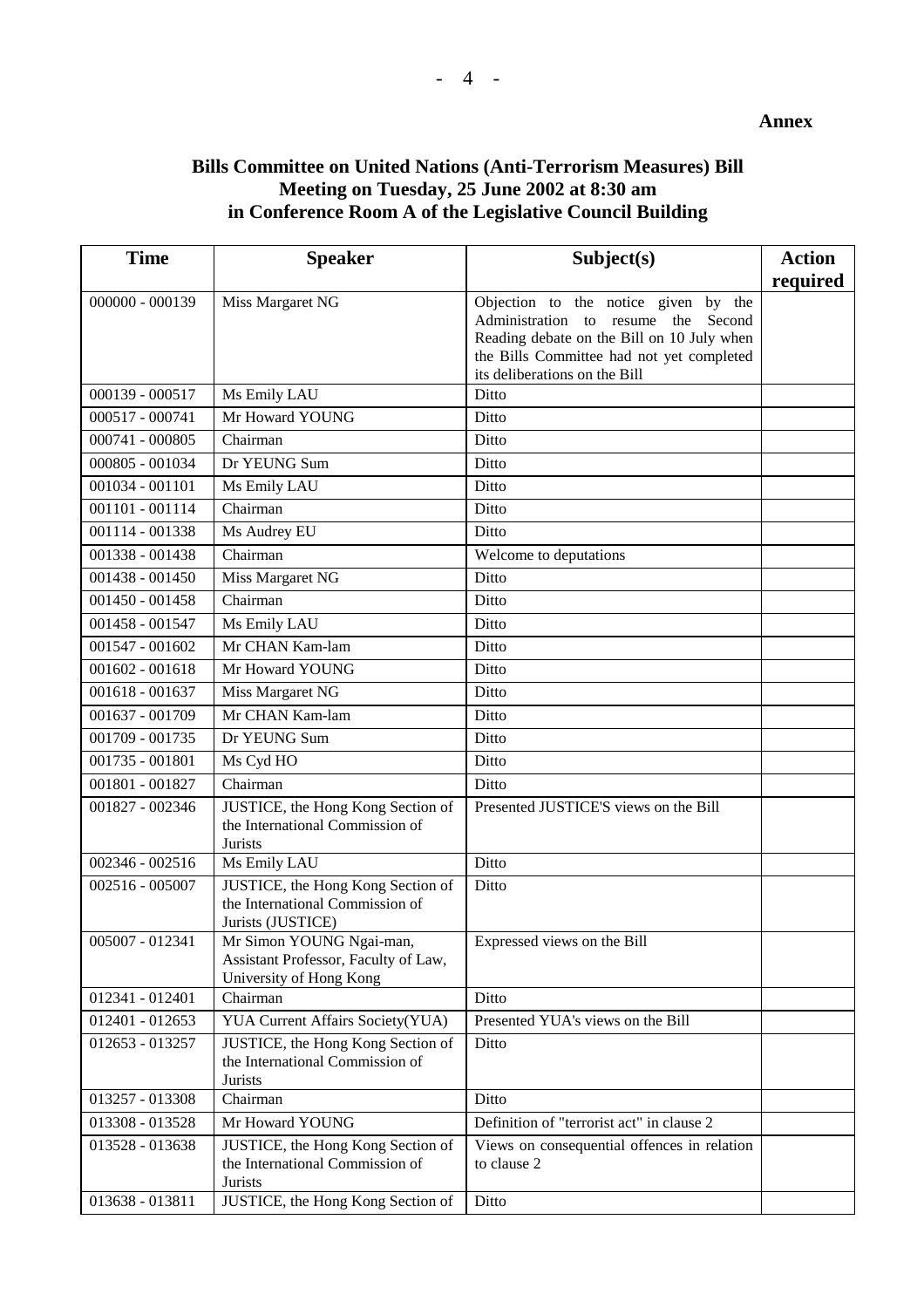|                 | the International Commission of<br><b>Jurists</b>                                           |                                                                                                                                   |  |
|-----------------|---------------------------------------------------------------------------------------------|-----------------------------------------------------------------------------------------------------------------------------------|--|
| 013811 - 014110 | <b>YUA Current Affairs Society</b>                                                          | Ditto                                                                                                                             |  |
| 014110 - 014257 | Mr Albert HO                                                                                | Requested JUSTICE to clarify its proposed<br>amendment to clause 11                                                               |  |
| 014257 - 014624 | JUSTICE, the Hong Kong Section of<br>the International Commission of<br><b>Jurists</b>      | Ditto                                                                                                                             |  |
| 014624 - 014702 | Mr Albert HO                                                                                | Ditto                                                                                                                             |  |
| 014702 - 014936 | JUSTICE, the Hong Kong Section of<br>the International Commission of<br><b>Jurists</b>      | Ditto                                                                                                                             |  |
| 014936 - 015218 | Miss Margaret NG                                                                            | Ditto                                                                                                                             |  |
| 015218 - 015304 | JUSTICE, the Hong Kong Section of<br>the International Commission of<br>Jurists             | Ditto                                                                                                                             |  |
| 015304 - 015341 | Miss Margaret NG                                                                            | Ditto                                                                                                                             |  |
| 015341 - 015357 | Chairman                                                                                    | Ditto                                                                                                                             |  |
| 015357 - 015527 | Ms Audrey EU                                                                                | Requested JUSTICE to provide its views on<br>Schedule 2 & 3                                                                       |  |
| 015527 - 015532 | JUSTICE, the Hong Kong Section of<br>the International Commission of<br>Jurists             | Ditto                                                                                                                             |  |
| 015532 - 015952 | JUSTICE, the Hong Kong Section of<br>the International Commission of<br>Jurists             | Objection to passing the Bill at this stage as<br>the Bills Committee had not yet fully<br>deliberated the provisions in the Bill |  |
| 015952 - 020057 | Mrs Selina CHOW                                                                             | Asked for JUSTICE's views on amendment<br>to clause 11A in the draft CSAs as regards<br>legal privilege                           |  |
| 020057 - 020119 | JUSTICE, the Hong Kong Section of<br>the International Commission of<br>Jurists             | Ditto                                                                                                                             |  |
| 020119 - 020425 | JUSTICE, the Hong Kong Section of<br>the International Commission of<br>Jurists             | Ditto                                                                                                                             |  |
| 020425 - 020513 | Mr Simon YOUNG Ngai-man,<br>Assistant Professor, Faculty of Law,<br>University of Hong Kong | Ditto                                                                                                                             |  |
| 020513 - 020544 | JUSTICE, the Hong Kong Section of<br>the International Commission of<br>Jurists             | Ditto                                                                                                                             |  |
| 020544 - 020557 | Chairman                                                                                    | Ditto                                                                                                                             |  |
| 020557 - 022324 | Administration                                                                              | The Administration's response to the views<br>expressed by the deputations                                                        |  |
| 022324 - 022343 | Chairman                                                                                    | Ditto                                                                                                                             |  |
| 022343 - 022610 | Administration                                                                              | Notice given for resumption of the second<br>reading debate on the bill                                                           |  |
| 022610 - 022641 | Chairman                                                                                    | Motion to object to resumption of the<br>Second Reading debate on the bill on 10<br>July 2002 tabled by Mr LEE Cheuk-yan          |  |
| 022641 - 022914 | Mr LEE Cheuk-yan                                                                            | Agreed to defer voting on the motion                                                                                              |  |
| 022914 - 023107 | Chairman                                                                                    | The motion would be voted on at the next<br>meeting                                                                               |  |